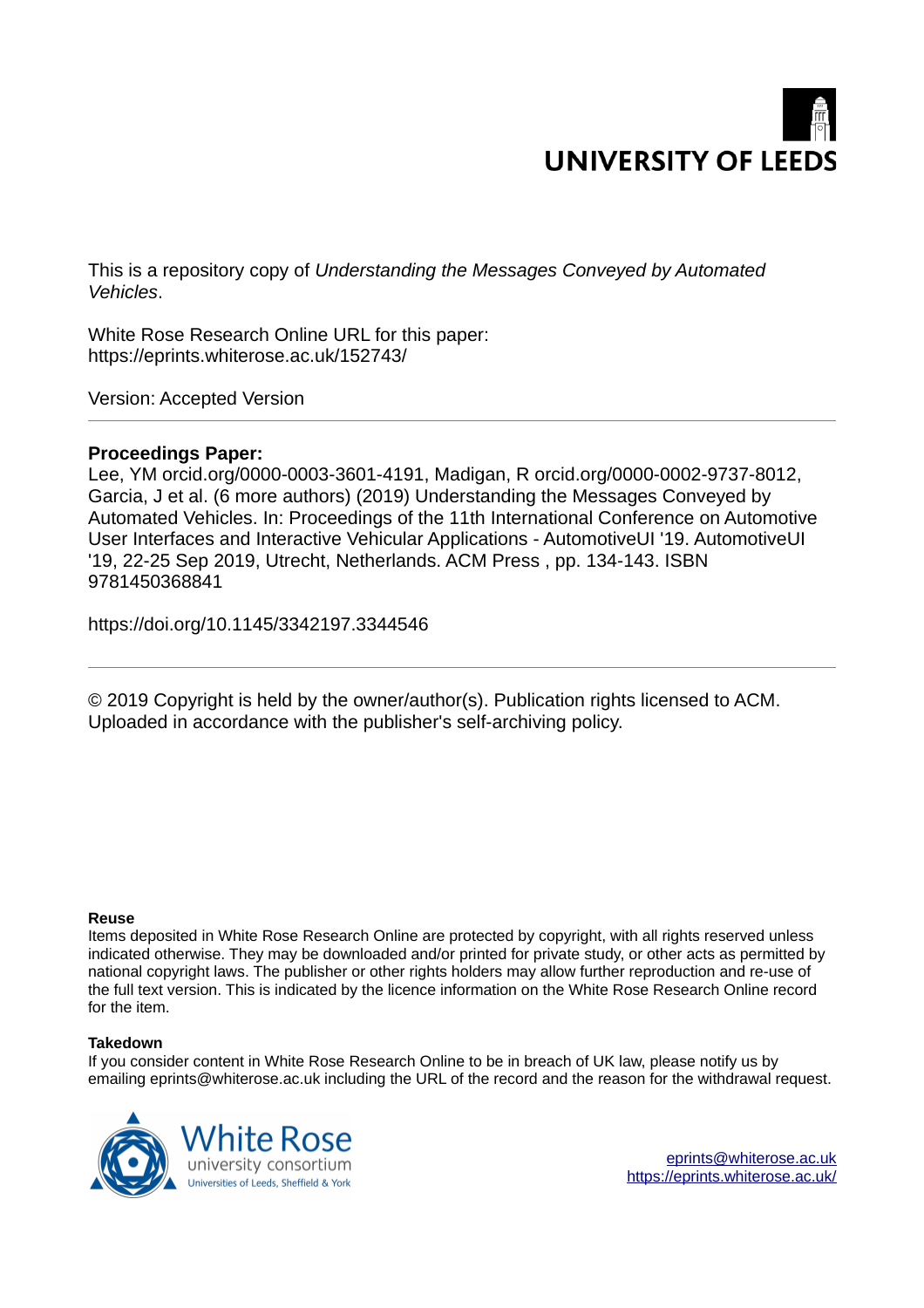# **Understanding the Messages Conveyed by Automated Vehicles**

**Yee Mun Lee Ruth Madigan Jorge Garcia Andrew Tomlinson Albert Solernou Richard Romano Gustav Markkula Natasha Merat**  University of Leeds, Leeds, United Kingdom y.m.lee@leeds.ac.uk

#### **ABSTRACT**

Efficient and safe interactions between automated vehicles and other road users can be supported through external Human-Machine Interfaces (eHMI). The success of these interactions relies on the eHMI signals being adequately understood by other road users. A paired-comparison forced choice task (Task 1), and a 6-point rating task (Task 2) were used to assess the extent to which ten different eHMI signals conveyed three separate messages, 'I am giving way', 'I am in automated mode' and 'I will start moving'. The different eHMI options consisted of variations of a 360° lightband, a single lamp, and an auditory signal. Results demonstrated that the same eHMI format could convey different messages equally well, suggesting a need to be cautious when designing eHMI, to avoid presenting misleading, potentially unsafe, information. Future research should investigate whether the use of an eHMI signal indicating a change in the AV's behaviour is sufficient for conveying intention.

#### **Author Keywords**

eHMI; signal message; signal design; comprehension; automated vehicles

Permission to make digital or hard copies of all or part of this work for personal or classroom use is granted without fee provided that copies are not made or distributed for profit or commercial advantage and that copies bear this notice and the full citation on the first page. Copyrights for components of this work owned by others than the author(s) must be honored. Abstracting with credit is permitted. To copy otherwise, or republish, topost on servers or to redistribute to lists, requires prior specific permission and/or a fee. Request permissions from Permissions@acm.org.

*AutomotiveUI '19,* September 21–25, 2019, Utrecht, Netherlands © 2019 Copyright is held by the owner/author(s). Publication rights licensed to ACM.

ACM ISBN 978-1-4503-6884-1/19/09…\$15.00 <https://doi.org/10.1145/3342197.3344546>

**Jim Uttley** 

University of Sheffield, Sheffield, United Kingdom j.uttley@sheffield.ac.uk

# **CCS Concepts**

• Human-centered computing --- Laboratory experiments; Virtual reality; Usability testing

#### **INTRODUCTION**

One of the key challenges associated with the development of automated vehicles (AVs) relates to their capacity to communicate and interact with other road users in a comprehensible and predictable manner, in the absence of a human driver [12]. In close encounters with conventional vehicles, pedestrians often look to the driver to understand if it is safe for them to cross [13, 30]. Thus, AV designers need to understand what explicit driver communication cues can be replaced, and how.

A number of studies have begun to make use of test-track and ghost-driver methodologies to investigate how vulnerable road users such as pedestrians and cyclists interact with automated vehicles. These studies have found that, in general, road users rely on the implicit cues provided by the vehicle to make a decision about whether to cross [5, 16, 28]. However, the use of explicit communication cues may be important in ensuring that pedestrians' feel comfortable moving around these vehicles, particularly in slow-moving situations [34], or in situations where there is uncertainty about vehicle's intent, or a mismatch between vehicle and "driver" behaviours [16, 28]. A questionnaire study by Merat et al. [24] provides support for this idea, by showing that pedestrians and cyclists, would like to receive communication about the status and behaviour of AVs, particularly about whether they have been detected, and that they would prefer to receive this communication through conventional communication channels such as lights and beeps rather than spoken word or text.

Different options for conveying AV intent are currently being explored. For example, manufacturers such as Mercedes-Benz, Nissan, and Google are considering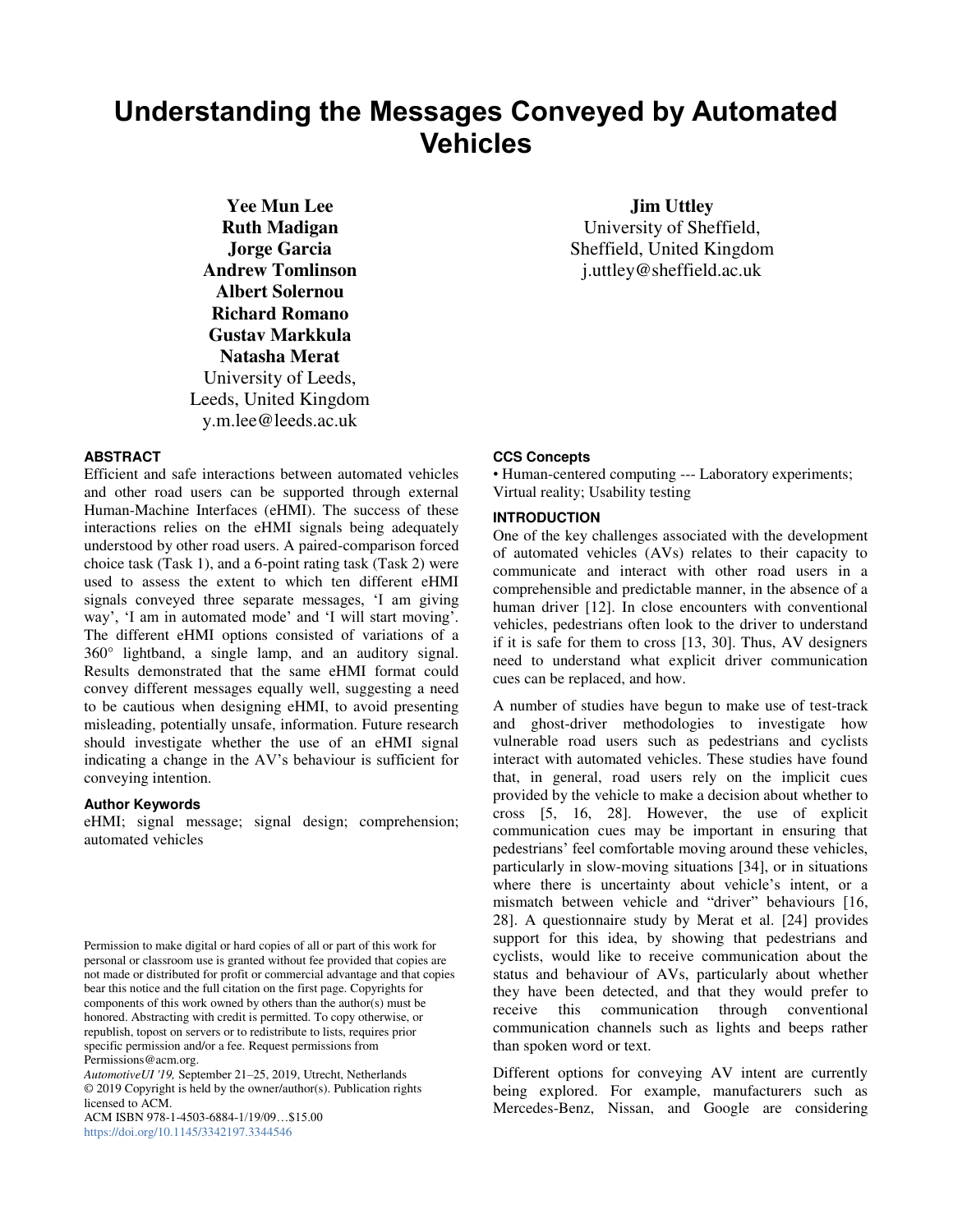external vehicle displays as a replacement for explicit driver communications, using auditory, light, and text-based signals to communicate with the external world [25, 26]. Researchers have also begun to consider different design concepts for conveying specific messages. For example, studies have shown that messages conveyed through the conventional walk / don't walk symbols (green and red walking silhouettes) or text-based messages can be successful in conveying messages about whether a vehicle is giving way [6, 11], although this information may be less important in road users decision making than speed and distance information [5].

When considering the design of external interfaces, Clamann et al. [5] draw attention to the visibility difficulties associated with portraying symbols and text messages on the front of a moving vehicle. They calculate that in order to be visible at 100 feet, a letter would need to be at least six inches tall and 3.6 inches wide, while a symbol would need to be at least 14 inches tall to be readable from 200 feet. These size requirements make it difficult to implement these types of text- and symbol-based messages on fast moving vehicles.

In order to avoid these issues, some studies have considered the use of light-based signals to convey AV intent. For example, a series of wizard-of-oz studies by Habibovic and colleagues [14, 22] used a visual interface incorporating lights at the top of the windscreen to convey different messages. They found that after a short training course, participants deemed that the interface was easy to interpret. Participants also stated that they felt significantly less safe when they encountered the AV without the interface, compared to the conventional vehicle and the AV with the interface. A small scale prototype study by Mahadevan et al. [23] comparing the success of different coloured LED lights, animated faces, and auditory messages in conveying different messages to pedestrians, also found that the LED strip was ranked higher compared to other auditory and physical cues. However, there was some concern that the use of four different LED colours with different meanings could cause confusion. These results suggest that a lightbased interface could contribute to a positive experience and improved perceived safety in pedestrian encounters with AVs. However, an experimental study by Ackermann et al. [2] found that the meaning conveyed by LED lightstrips was often misunderstood, when compared to text- and symbol-based messages. This finding led Ackermann et al. [2] to exclude LED lightstrips from their analysis of recognisability, unambiguousness and interaction comfort.

Another issue to consider is the positioning and colour of any external human machine interfaces (eHMI). Liu et al. [21] conducted an experiment to evaluate the visibility of different windscreen lamp arrangements from three different viewing angles in a car-park setting. They found a significant rightward bias in the detection of low-luminosity amber lights on the windshield of AVs, but this bias

disappeared for white lights. They interpret these results as suggesting that critical HMI components should be placed on the drivers' side of the vehicle to ensure that they are seen. This research suggests that the placement of any communication signals is an important consideration, and also highlights the visibility issues associated with coloured lights in particular. Research evaluating the most suitable chromatic range for eHMI has found that cyan scored highly in terms of visibility, saliency, and discriminability [37], and as a result many international consortia have adopted this as the colour of choice for conveying AV messages.

# **Current study**

The aim of the current study was to gain a deeper understanding of whether different light- and sound-based eHMI signal designs can be successfully linked to specific AV messages. Given the design constraints outlined above, there is a need to develop solutions that can realistically be implemented on AV interfaces. Thus, there is a limited pool of potential design variants that can be used. This study provides a method for evaluating and comparing users' comprehension of these designs.

To date, the majority of studies have focused on conveying the message that it is either safe or not safe for the pedestrian to cross [2, 5, 6, 11]. However, there are dangers associated with providing explicit advice to other road users, who may run the risk of misinterpreting the message or may walk out in front of other traffic. For that reason, the focus in the current study was on providing information on the AV's intended behaviours, rather than providing instructions to other road users. Three different messages were selected for inclusion, based on an evaluation of practicality and feasibility [35]. Firstly the message "I am giving way" was selected to mirror the previous research investigating pedestrians' crossing decisions [5, 6, 11], and to target the desire of vulnerable road users (VRUs) to know whether they have been detected [24]. The second message selected was "I will start moving", which has been shown to be of importance in facilitating VRUs trust and acceptance of AVs [24]. Finally, the message "I am in automated mode" was identified as being of importance in supporting other traffic participants' development of correct expectations of AV behaviours [29].

To evaluate the impact of visibility and light positioning on participants evaluations of meaning, three types of visual eHMI design were investigated. A 360° LED light band which would be visible to road users in different positions around the vehicle, was compared to a single lamp/display on the front of the vehicle [35], and to the more conventional flashing of headlights often used by drivers in current on-road interactions [32]. In line with previous research about eHMI colour, the eHMI were displayed in cyan [37]. Finally, in order to facilitate communication with visually impaired groups, an auditory eHMI signal was also included. To avoid any language barriers, and any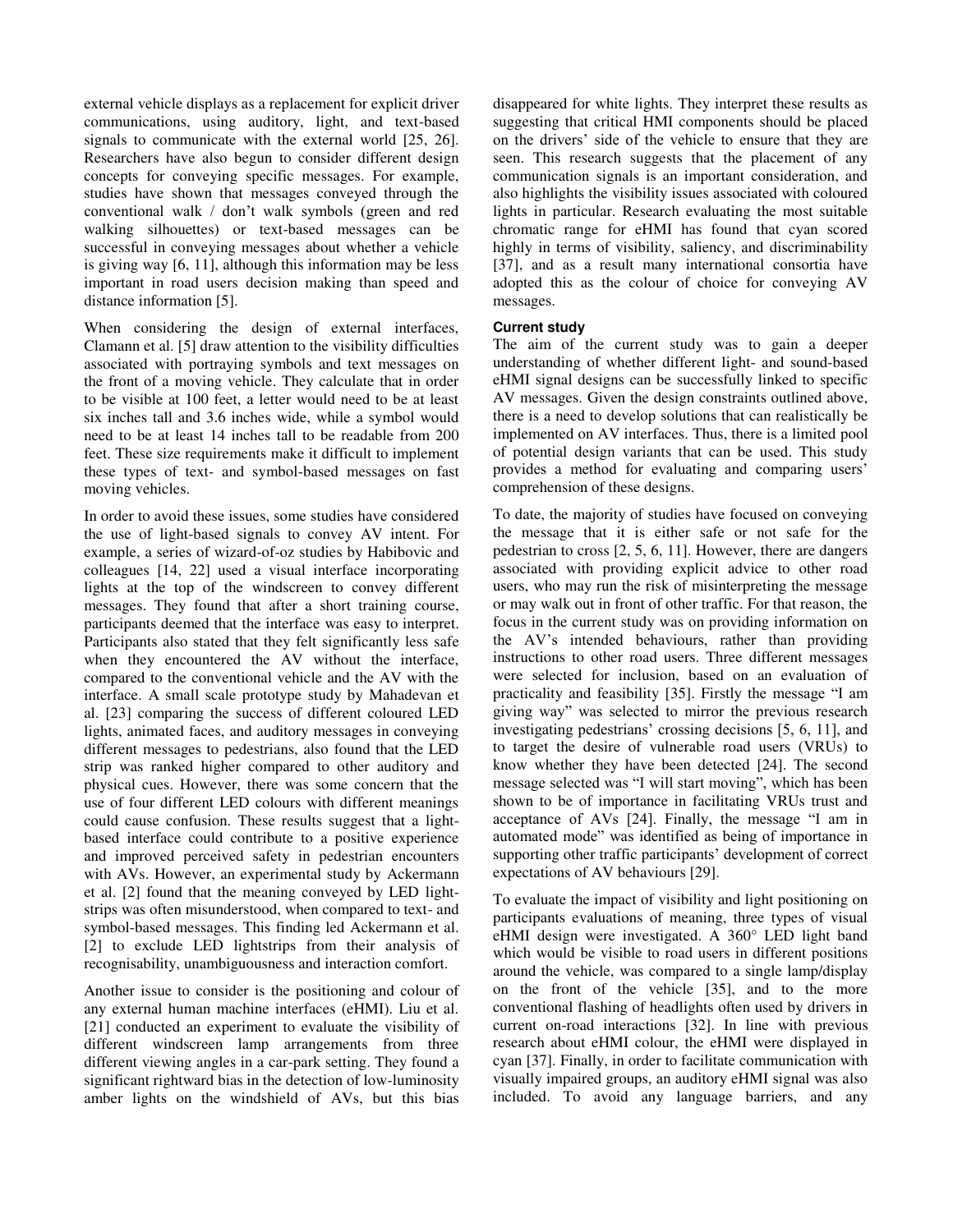emotional association with particular sounds e.g. honking horns [8, 17] a neutral beeping sound was chosen. These eHMI options all provide examples of signals which can realistically be implemented on AVs, and which are likely to provide the required level of visibility in busy road environments.

In order to understand if these light and sound signals could be used to communicate specific AV messages, the different eHMI signal designs were firstly presented to participants in a paired-comparison method (Task 1). In this task, participants were asked to choose which eHMI design best conveyed particular messages. In a separate task, they were then required to rate to what extent each of these eHMI signal designs conveyed the desired message (Task 2). The combination of the two tasks enabled an evaluation of the most easily understood design variations from the pool of options available.

#### **METHODS**

#### **Participants**

Ethical approval was obtained from the University of Leeds Research Ethics Committee. Twenty participants (9 Females) took part in this study, with a mean age of 26.85 years (Range =  $22$  to  $44$ ; S.D. =  $4.74$ ). The study took an hour to complete, and participants were given £10 for their participation.

## **Apparatus**

The study was conducted at the University of Leeds. There were two tasks within the study (see Design and Stimuli for descriptions). In Task 1, participants used a HTC VIVE head-mounted display (HMD) to view the AVs and eHMI options, and a handheld controller was used to provide responses (see [Figure 1\)](#page-3-0). Task 2 was displayed on a PC screen. Unity software was used to create the virtual environment, and the experimental set-up for both tasks, and participants wore headphones throughout.



<span id="page-3-0"></span>**Figure 1: The HTC VIVE head-mounted display (HMD) and the controller** 

#### **Design and Stimuli**

Obtaining evaluations of specific stimuli can easily be influenced by subjective bias [27]. Therefore, a converging operations approach i.e. using more than one method to address the same research question, was used to assess participant judgements about the use of different eHMI signals for communicating each AV message.

The study consisted of two tasks, both using a withinsubjects design. Task 1 used a paired-comparison forced choice task, and Task 2 used a rating task. Ten eHMI signals were assessed on how successfully they communicated three different messages related to the behaviour or intention of the AV, specifically: 'I am giving way'; 'I am in automated mode'; and 'I will start moving'.

#### *External HMI Design Signals*

The eHMI signal designs were either presented as an LED light band positioned along the front and sides of the vehicle [\(Figure 2a](#page-3-1)), a single lamp located at the position of the front mirror of the vehicle [\(Figure 2b](#page-3-1)), an auditory sound cue [3] or a conventional headlight flashing. These eHMIs were animated in different ways [\(Table 1\)](#page-3-2), and the visual signal designs No. 1-6 and 10 were presented in cyan colour.



**Figure 2. (a) Light band positioned along the front and sides of the vehicle (b) A single lamp located at the position of the front mirror of the vehicle** 

<span id="page-3-1"></span>

| Signal<br>Design<br>No. | eHMI Form                   | eHMI Signal Design                         |  |  |
|-------------------------|-----------------------------|--------------------------------------------|--|--|
| 1                       | Light Band                  | Fast Pulsing (2 Hz)                        |  |  |
| 2                       | Light Band                  | Slow Pulsing $(0.4 \text{ Hz})$            |  |  |
| 3                       | Light Band                  | Filled from front to back<br>$(3$ seconds) |  |  |
| 4                       | Light Band                  | Filled from back to front<br>$(3$ seconds) |  |  |
| 5                       | Single Lamp                 | Fast Pulsing (2 Hz)                        |  |  |
| 6                       | Single Lamp                 | Slow Pulsing $(0.4 \text{ Hz})$            |  |  |
| 7                       | Conventiona<br>1 Headlights | Flashing                                   |  |  |
| 8                       | Auditory                    | Fast $(2 Hz)$                              |  |  |
| 9                       | Auditory                    | Slow (0.4 Hz)                              |  |  |
| 10                      | Multiple-<br>modality       | Signal Design No. $1 + 8$                  |  |  |

<span id="page-3-2"></span>**Table 1. The 10 eHMI Signal Designs Presented on Vehicle**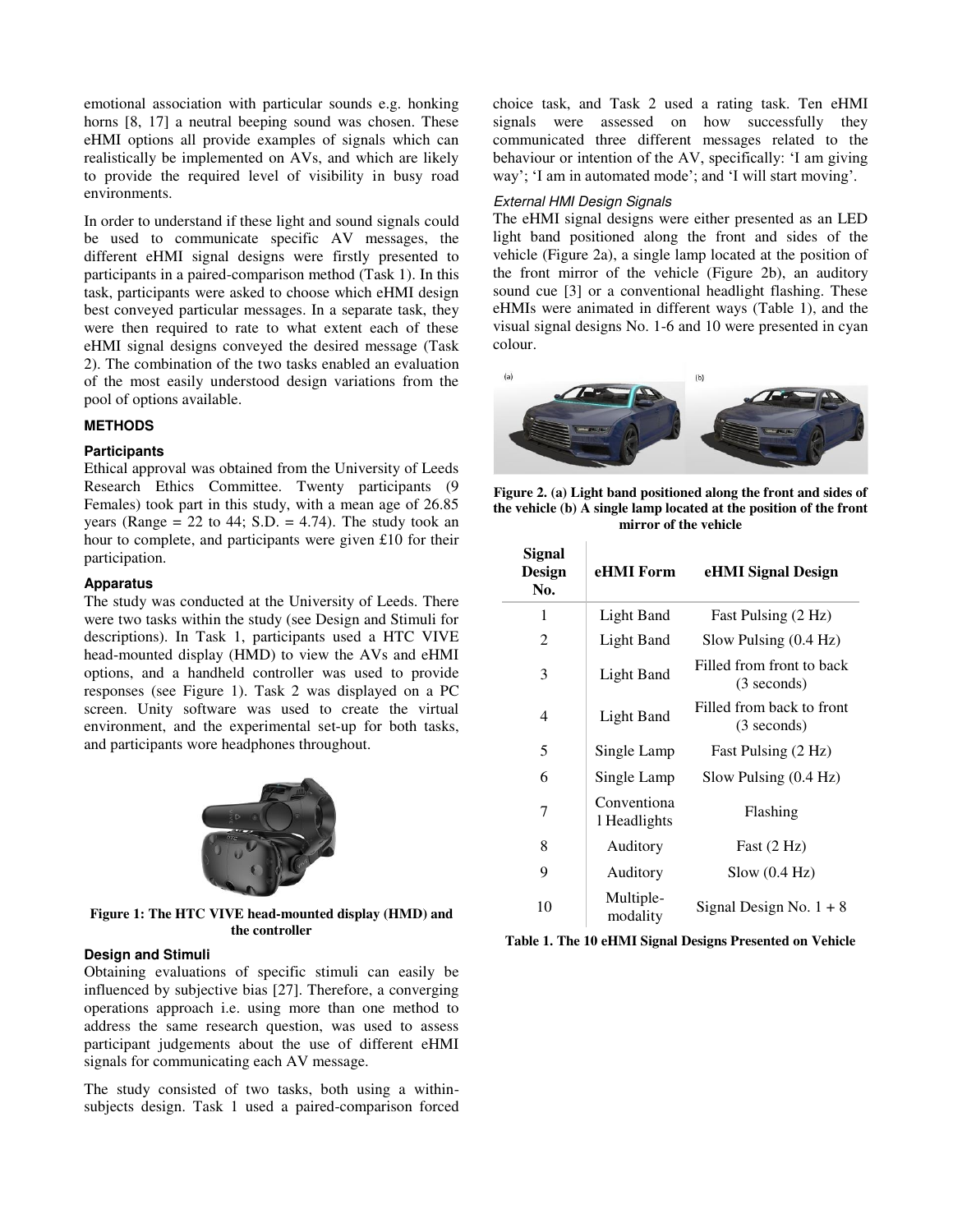# Which signal best conveys the message: "I will start moving"



**Figure 3: The experimental setup for the paired comparison forced choice task (Task 1)**

#### <span id="page-4-0"></span>*Task 1: Paired-comparison forced choice task*

Task 1 of the experiment adopted a paired-comparison forced choice task [\(Figure 3\)](#page-4-0), in which participants had to choose which of two eHMI signal designs best conveyed one of the three intention messages being considered.

During each trial one of the three intention messages was displayed in the middle of the screen, as shown in [Figure 3](#page-4-0)  and participants were asked to press a button to confirm they had read the message. Two vehicles displaying different eHMI signal designs were then presented side-byside, but with a sufficient gap between them to require participants to turn their head to look at each one. When looking directly towards one of the vehicles a circle beneath it would turn orange to indicate it was 'active' and any sound they could hear (signal 8, 9 and 10) was from that vehicle. Participants were allowed to view the vehicles as many times, and as for long, as they wanted.

The participants' task was to choose which of the two signals best conveyed the message shown at the beginning of the trial. To confirm their decision, they had to look at the chosen vehicle and press the trigger button on the controller. The next trial/message would then appear in the middle of the space again.

135 trials were presented in total in Task 1 (3 messages, 45 eHMI signal design pairings), with each signal design being compared to every other option. The order in which each pairing and message was presented was counterbalanced following the method described by [36]. This ensured adequate distance between each appearance of a given signal, and ensured that each signal would appear on the left and right vehicle an approximately equal number of times.

## *Task 2: 6-point rating task*

After completing Task 1, participants then carried out Task 2 of the study, which was a rating task, presented on a computer screen. 30 trials (3 messages and 10 eHMI signal designs) were presented to participants in a randomized order. Each trial presented an image of a vehicle showing one of the 10 eHMI signal designs. A question was also presented, asking the participant to rate how strongly they agreed or disagreed that the signal conveyed one of the three messages being investigated. A 6-point response scale was used, where 1 represented 'completely disagree' and 6 represented 'completely agree' (see [Figure 4](#page-5-0) for illustration).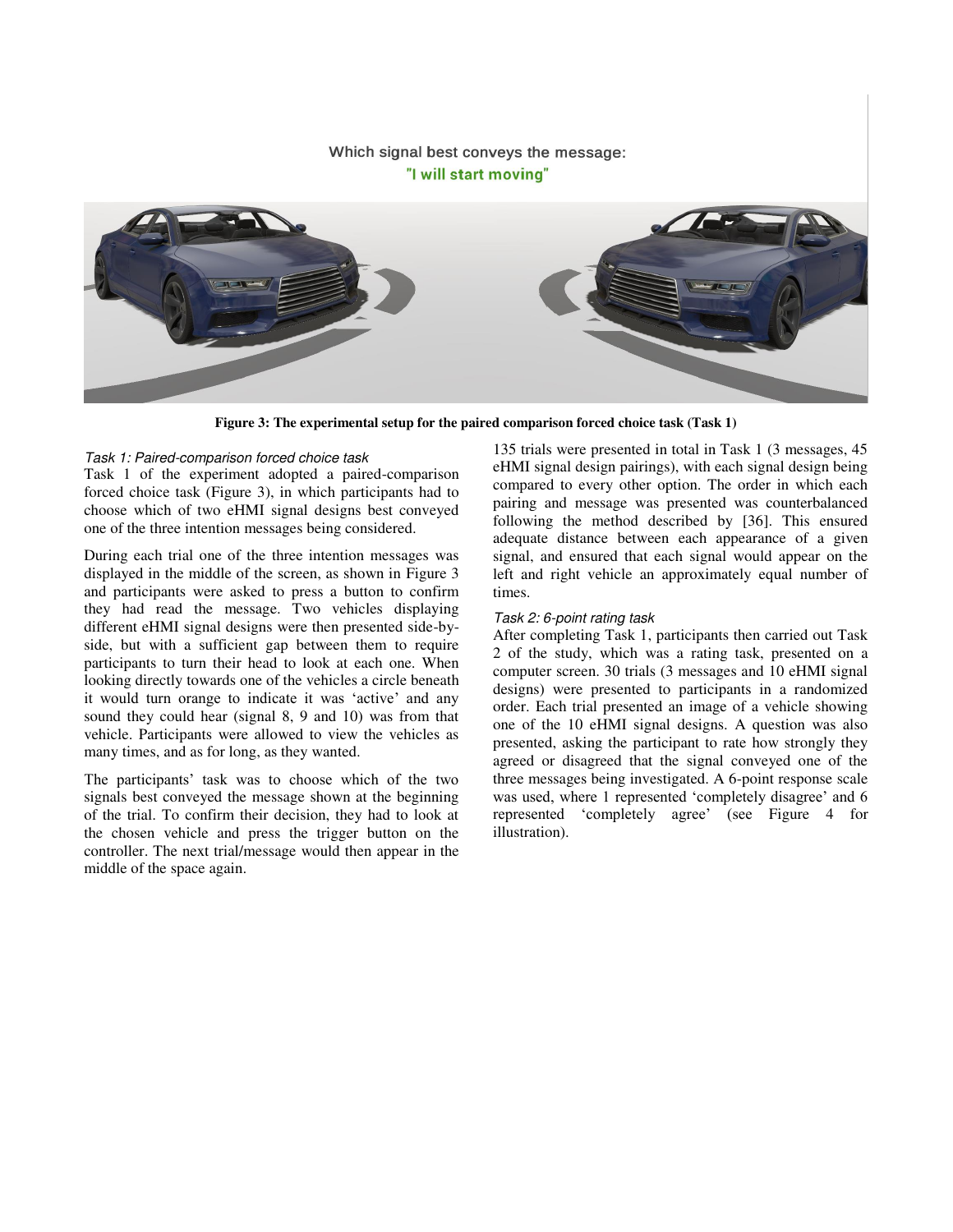

To what extent do you agree or disagree that this signal conveys the message:

**Figure 4: The experimental setup for the 6-point rating task (Task 2)** 

#### <span id="page-5-0"></span>**Procedure**

All participants took part in Tasks 1 and 2 of the study. During Task 1, they were asked to wear the HTC VIVE Head-mounted display. Participants were initially shown the VR environment (Figure 3) containing the grey circles without any vehicles. This allowed the experimenter to provide instructions to participants regarding what they would see and do before they saw any vehicle designs. To avoid fatigue, there was a short break after participants had completed half of the trials in Task 1. During this break, participants completed the Misery Scale [4], to ensure they did not feel unwell.

After completing Task 1, another Misery Scale was administered before participants commenced Task 2. At this point, participants were given instructions on Task 2 of the experiment. As it was a computer based task, they no longer had to wear the head-mounted display.

#### **RESULTS**

Due to a technical error, there were some missing data for each participant throughout the study. The number of responses to each comparison for each message ranged between 8 and 20, with a mean of 14 responses per comparison.

#### **Task 1**

Participants' responses in the paired comparisons task were analysed using the log-linear Bradley-Terry method, implemented in R (version 3.5.3) through the *prefmod* package [15]. This method allows analysis of data from incomplete paired comparison designs. A 'worth' estimate

is calculated for each signal design as a measure of how strongly it was associated with the particular message being evaluated, relative to the other signal designs. These worth estimates are shown for each message in [Figure 5.](#page-5-1) Paired contrasts were carried out using a bonferroni-corrected alpha  $(a = .0011)$  to assess whether differences in worth estimates between pairs of signals were significant.



#### **Message**

<span id="page-5-1"></span>**Figure 5. Worth estimates for each signal design (see Table 1 for signal design labels), as evaluated against the three messages. A larger worth estimate indicates a stronger association with that message, relative to the others included.**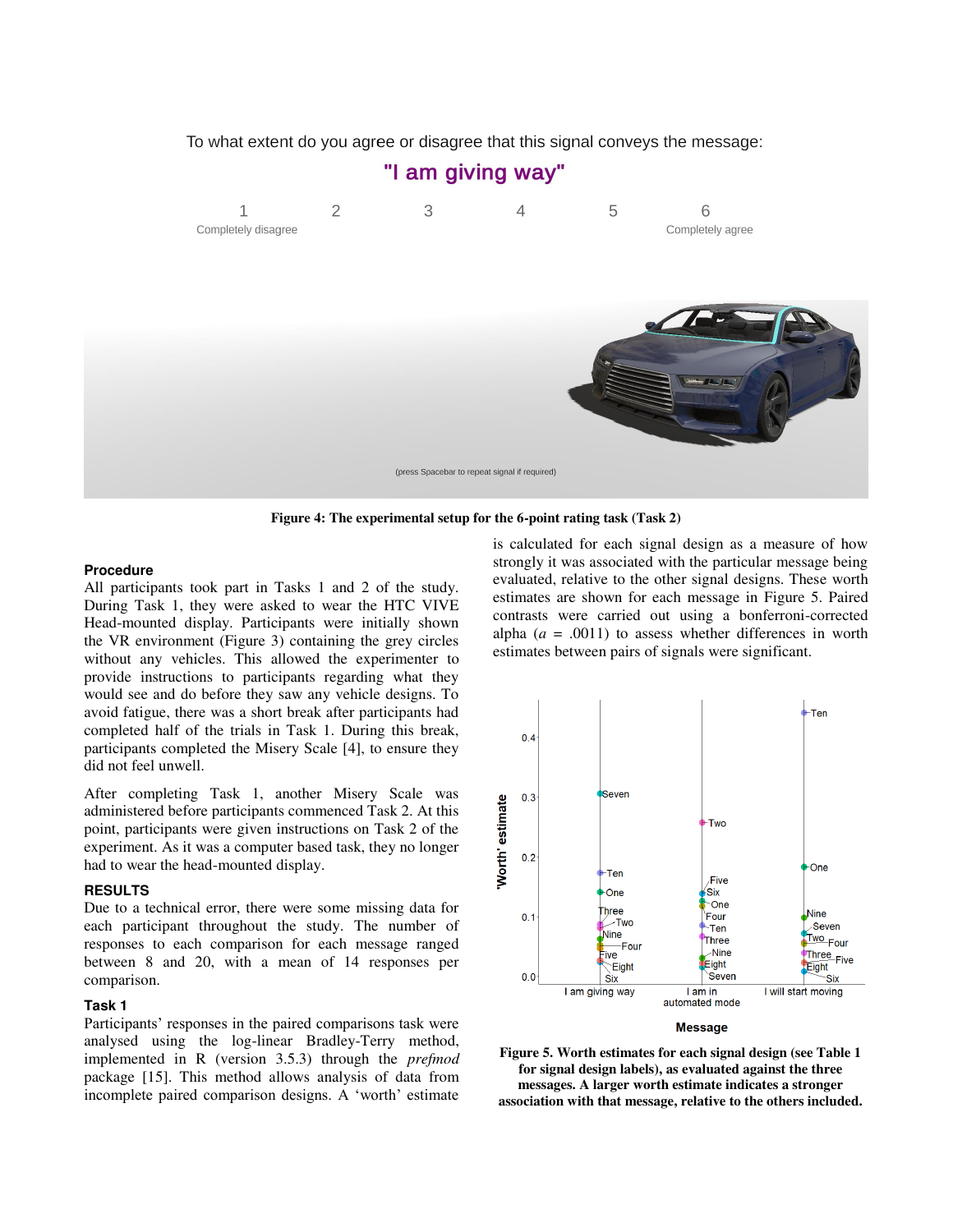#### *I am giving way*

Results suggested signal design seven, flashing of conventional headlights, was a clear winner for conveying the message that the vehicle was giving way. Of the new signal designs not currently available on vehicles, signals ten (multi-modality – flashing light band and auditory signal) and one (fast-pulsing light band) were considered the best for conveying the message that the vehicle was giving way. There was little difference between other signals. Paired contrasts confirmed signal seven was significantly better than all other signals apart from signals one and ten. Signal ten was significantly better than signals four, five, eight and nine. Signal one was significantly better than signals four, five, six and eight.

#### *I am in automated mode*

Results suggested that signal design two (slow-pulsing light band) emerged as the clear preference for conveying the message that the vehicle was in automated mode. Paired contrasts confirmed that signal two was significantly better than signals three, seven, eight, nine and ten. There was little differentiation between other signals, although there appeared to be a particular lack of preference for auditory signals, as the two signals using only this mode (eight and nine) had two of the three lowest worth estimates. Signal eight was significantly worse than 7 of the other 9 signals, whilst signal nine was significantly worse than 6 of the other 9 signals.

#### *I will start moving*

Results suggested a very strong preference for signal design ten (multi-modality) as best conveying that the vehicle was about to start moving. This was the 'winning' signal by a large margin, with paired contrasts confirming it was significantly better than all other signals apart from signal one (fast-pulsing light band). Signal one was significantly better than 6 of the other 9 signals, but there was little to differentiate between the remaining signal designs.

### **Task 2**

In this task, participants rated to what extent each eHMI signal design conveyed one of the three messages. A higher rating indicated greater agreement that the signal conveyed the message.

#### *'I am giving way'*

[Table 2](#page-6-0) provides the mean and S.D. of each signal design for conveying the message "I am giving way".

A linear mixed-effect model suggested no significant differences between the ten signal designs  $(F(119) = 0.18, p$ = .667). However, an examination of the means suggests that the most preferred options for this message are signal one (fast-pulsing light band  $(M = 4.58, S.D. = 1.73)$ , signal ten (multi-modality - fast pulsing light band and fast auditory signal,  $M = 4.57$ ,  $S.D. = 1.65$ ), and signal seven (conventional flashing headlights,  $M = 4.18$ ,  $S.D. = 1.99$ ). On the other hand, the least preferred eHMI signal design was signal six (slow pulsing single lamp;  $M = 2.24$ , *S.D.* = 1.64).

| <b>Signal</b><br>Design No. | Data<br><b>Available</b><br>(N) | Mean | S.D. |
|-----------------------------|---------------------------------|------|------|
| 1                           | 12                              | 4.58 | 1.73 |
| 2                           | 14                              | 3.93 | 1.21 |
| 3                           | 13                              | 2.69 | 1.49 |
| 4                           | 16                              | 2.75 | 1.06 |
| 5                           | 15                              | 2.80 | 1.66 |
| 6                           | 17                              | 2.24 | 1.64 |
| 7                           | 11                              | 4.18 | 1.99 |
| 8                           | 14                              | 3.79 | 1.31 |
| 9                           | 14                              | 2.43 | 1.50 |
| 10                          | 14                              | 4.57 | 1.65 |

<span id="page-6-0"></span>**Table 2: To what extent each eHMI signal design conveys 'I am giving way' (Mean and S.D.)**

#### *'I am in automated mode'*

|  |                                                     | Table 3 provides the mean and S.D. of each signal design |
|--|-----------------------------------------------------|----------------------------------------------------------|
|  | for conveying the message "I am in automated mode". |                                                          |

| Signal<br>Design<br>No. | Data<br>Available<br>(N) | Mean | S.D. | <b>Pairwise</b><br>significant<br>differences |
|-------------------------|--------------------------|------|------|-----------------------------------------------|
| 1                       | 15                       | 4.20 | 1.21 | A                                             |
| 2                       | 12                       | 5.33 | 0.89 | B                                             |
| 3                       | 15                       | 4.13 | 1.73 | C                                             |
| 4                       | 12                       | 4.08 | 1.31 | D                                             |
| 5                       | 17                       | 4.12 | 1.41 | E                                             |
| 6                       | 13                       | 5.00 | 1.22 | F                                             |
| 7                       | 11                       | 1.82 | 1.33 | A, B, C, D, E, F                              |
| 8                       | 13                       | 2.92 | 1.66 | A,B,C,D,E,F                                   |
| 9                       | 16                       | 2.19 | 0.98 | B,F                                           |
| 10                      | 13                       | 3.08 | 1.93 | B.F                                           |

#### <span id="page-6-1"></span>**Table 3. To what extent each eHMI signal design conveys 'I am in automated mode' (Mean and S.D.). Signals with same letter had significantly different ratings (p < .05).**

A linear-mixed effect model confirmed significant differences between ratings of the signal designs  $(F(115) =$ 31.1,  $p \leq .001$ ). Pairwise significant differences were assessed using Tukey's all-pair comparisons and are shown in Table 3. According to the results, the Top 3 eHMI signal designs which best convey the signal message 'I am in automated mode' are signal two (slow pulsing light band;  $M = 5.33$ , *S.D.* = 0.89), signal six (slow pulsing single lamp;  $M = 5.00$ ,  $S.D. = 1.22$ ), and signal one (fast-pulsing light band,  $M = 4.20$ , S.D. = 1.21). The least preferred eHMI signal design for this message was signal seven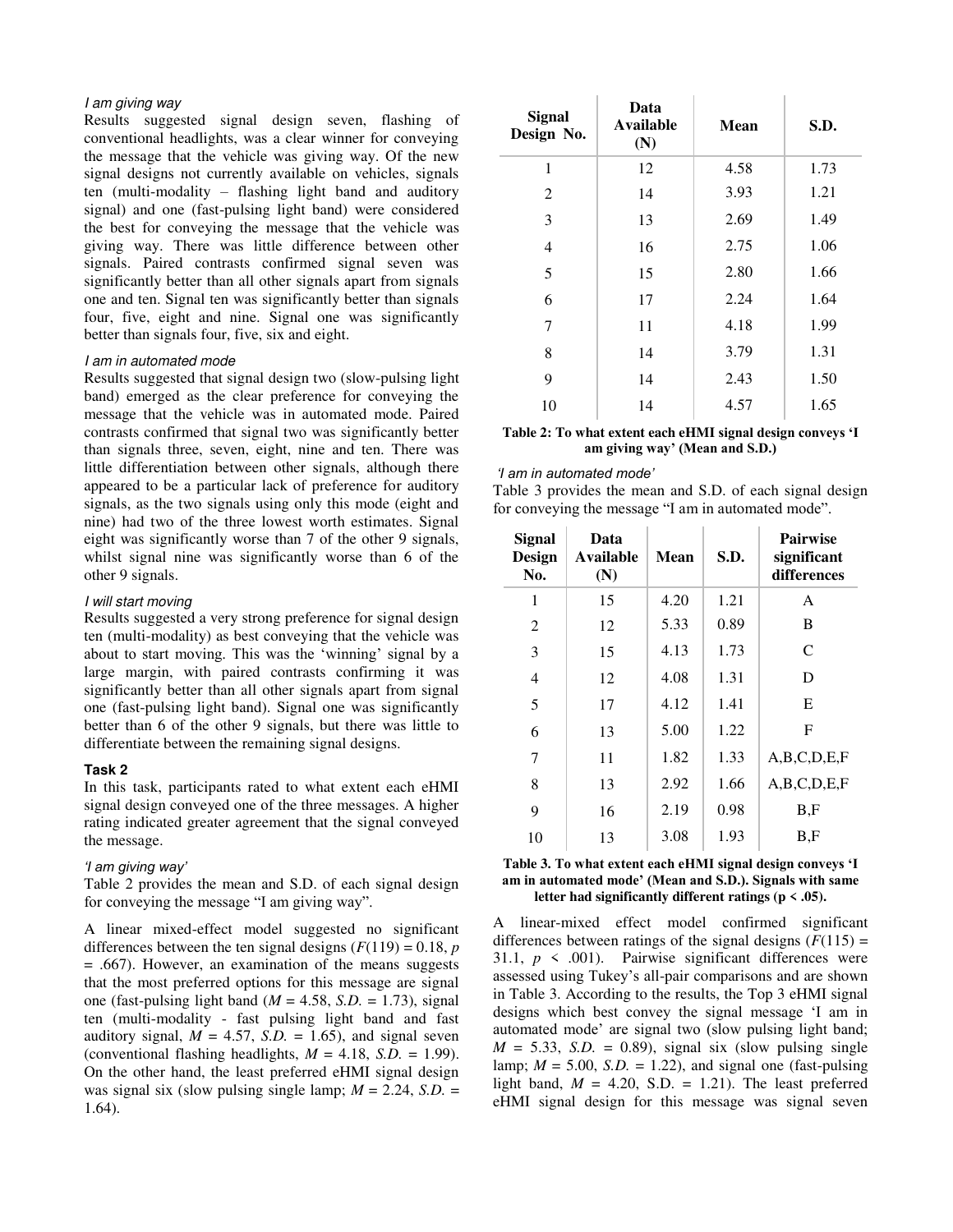(flashing headlights;  $M = 1.81$ , *S.D.* = 1.33), which was received significantly lower ratings for this message than any of the top three options.

# *'I will start moving'*

[Table 4](#page-7-0) provides the mean and S.D. of each signal design for conveying the message 'I will start moving'.

| <b>Signal</b><br>Design<br>No. | Data<br>Available<br>(N) | Mean | S.D. | <b>Pairwise</b><br>significant<br>differences |
|--------------------------------|--------------------------|------|------|-----------------------------------------------|
| 1                              | 12                       | 4.25 | 1.28 | A                                             |
| 2                              | 15                       | 3.33 | 1.50 | B, C                                          |
| 3                              | 11                       | 3.18 | 1.47 | D                                             |
| 4                              | 15                       | 3.60 | 1.59 | E,F                                           |
| 5                              | 16                       | 3.00 | 1.63 | G                                             |
| 6                              | 11                       | 1.82 | 0.75 | A,B,E,H,I,J                                   |
| 7                              | 18                       | 3.39 | 1.97 | H,K                                           |
| 8                              | 12                       | 4.40 | 1.55 | L,M                                           |
| 9                              | 15                       | 2.50 | 1.62 | $_{\rm J,L}$                                  |
| 10                             | 16                       | 5.38 | 1.09 | C, D, F, G, I, K,<br>М                        |

#### <span id="page-7-0"></span>**Table 4. To what extent each eHMI signal design conveys 'I will start moving ' (Mean and S.D.). Signals with same letter had significantly different ratings (p < .05).**

A linear-mixed effect model confirmed significant differences between ratings of some of the signal designs  $(F(120) = 4.81, p = .030)$ . Pairwise significant differences were assessed using Tukey's all-pair comparisons and are shown in Table 4. According to the results, the Top 3 eHMI signal designs for conveying that the vehicle is about to start moving are signal ten (multi-modality; *M* = 5.38, *S.D.*  $= 1.09$ ), signal eight (fast auditory cue;  $M = 4.40$ , *S.D.* = 1.55), and signal one (fast pulsing light band;  $M = 4.25$ , *S.D.* = 1.29). The least preferred eHMI signal design for this message was signal six (slow pulsing single lamp;  $M =$ 1.82, *S.D*. = 0.75), which received significantly lower ratings than signal ten and signal one.

# **DISCUSSION**

The aim of this study was to investigate which eHMI signal designs were better matched to each of the following three messages: 'I am giving way', 'I am in automated mode' and 'I will start moving'. In order to provide a deeper understanding of whether participants' choices were consistent, we used two different methods to investigate the same research question. Task 1 adopted a pairedcomparison forced choice method, which provided a ranking of which eHMI signal designs was the best match for each signal message. Task 2 investigated the extent to which each of these eHMI signal designs conveyed the intended signal message. Findings from both Task 1 and

Task 2 show some consistency in how people interpreted the different signal designs that were presented.

Overall, the findings seem to suggest that participants were more inclined to choose, and to provide higher ratings for eHMI signal designs which were presented in a 360° Light Band form as compared to a Single Lamp. The Light Band is visible from many different angles, and can also be seen from further distances as it covers a greater surface area of the vehicle. This greater visibility may provide an advantage in real-world circumstances where other road users are approaching the vehicle from different directions. This finding may also provide some explanation for the contradictory results obtained by Habibovic et al. [14] and Ackermann et al. [2]. Habibovic et al. [14] used a light band at the top of the windscreen to convey intent, while Ackermann et al. [2] used a single light bulb, which may have been more difficult for participants to see, and therefore, to interpret.

Participants were also more inclined to choose, and provide higher ratings for eHMI signal designs which incorporated pulsing lights, rather than animations where the light filled from front to back or from back to front. This may have been caused by the fact that it took a longer time to view the complete band-filling animations, whereas the pulsing animations could be identified more quickly. Interestingly, Habibovic et al. [14] found that, with training, participants could correctly interpret band-filling animations on the top of a windscreen, suggesting that these types of animations may be more successful if presented over a smaller interface. The use of pulsing lights and sounds conforms to existing vehicle communication tools, which may have led to greater participant comfort with these signals [24]. The fact that the use of flashing headlights was also highly rated, at least in terms of conveying the message that the AV was giving way, provides support for the importance of familiarity in the interpretation of signals.

Participants also provided high ratings and ranking for multiple modality and auditory cues, particularly for conveying that the AV was about to start moving.

# **Conveying Specific AV messages**

Out of the ten eHMI signal designs investigated, the two clearly preferred designs for conveying the message 'I am in automated mode' were the Slow Pulsing Light Band and the Slow Pulsing Single Lamp. Auditory and mixedmodality eHMI signals received poor ratings for conveying this message. These results suggest that road users do not want to be bombarded with constantly changing light and sound patterns when no change of either vehicle or other road user behaviour is required.

The three most preferred eHMI signal designs for conveying the AV message 'I am giving way', were the Fast Pulsing Light Band, Multiple Modality (Fast Pulsing Light Band and Fast Auditory cue) and conventional Flashing Headlights. In current vehicle-pedestrian and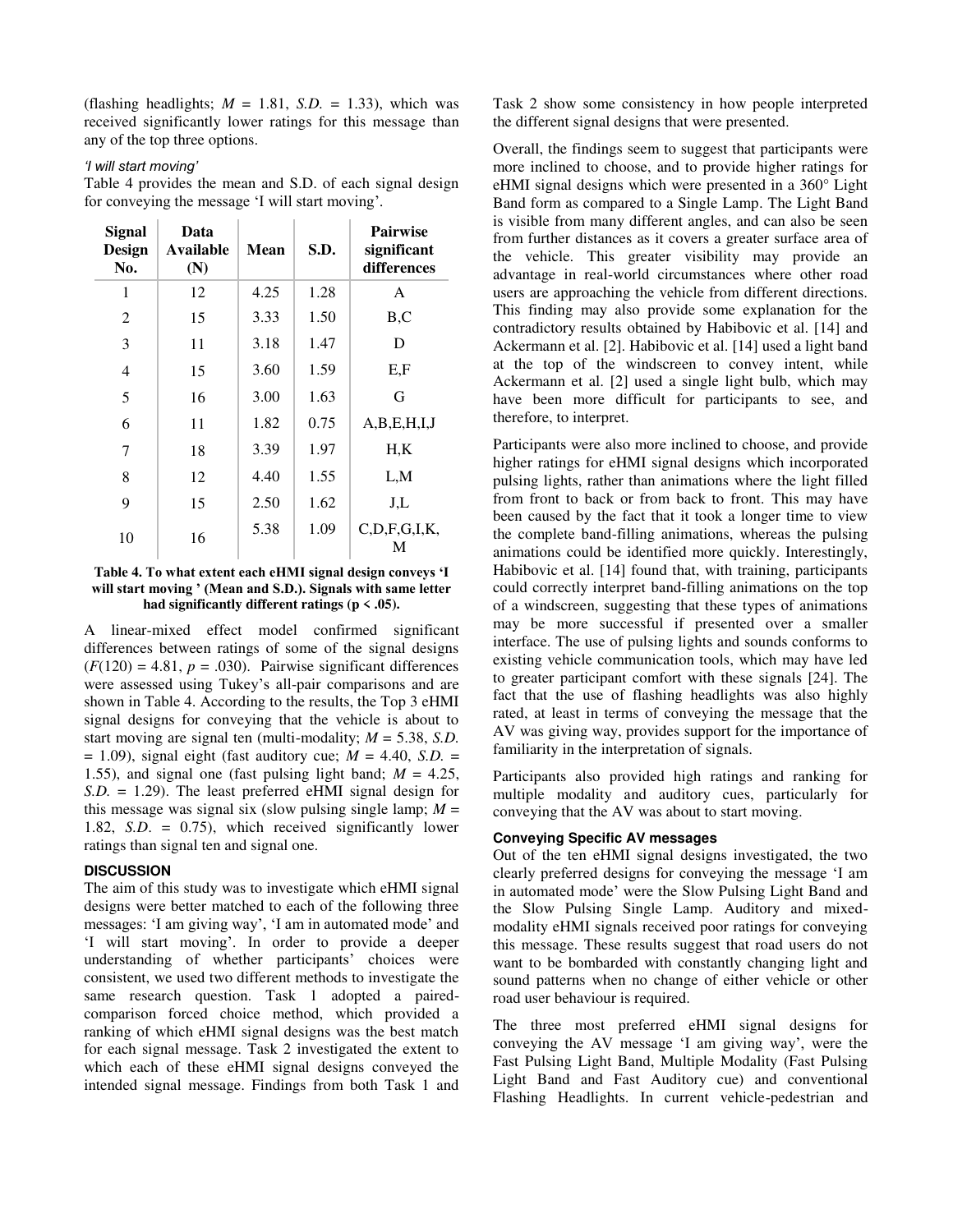vehicle-vehicle interactions, drivers often use flashing headlights to inform pedestrians that they are yielding [9], and it would still be possible to use this type of signal during automated driving. However, it is interesting to note that the newly designed Fast Pulsing Light Band and Multiple Modality were interpreted equally well as headlight flashing. As there has been some argument about the importance of ensuring that other road users are able to differentiate AVs from other vehicles on the road [10], the use of these new signals may provide an alternative form of communicating when an AV wishes to yield to another road user.

Across the two tasks, there was one eHMI signal design that stood out from others in conveying 'I will start moving'. This was the Multiple Modality combination of Fast Pulsing Light Band and Fast Auditory Cue. The next two most highly rated signals were Fast Auditory Cue and Fast Pulsing Light Band. It seems that the use of rapidly changing eHMI provides a warning indication of 'be aware' or 'warning', which would effectively draw the attention of other road users to the change in the AVs status from safe (static) to less safe (moving), in a similar manner to the use of the conventional honking sound in today's traffic environment [8, 17]. The use of auditory cues is supported by the research by Mahadevan et al. [23] who found that a small majority of participants (6 out of 10), in their proofof-concept study, expressed a liking for audio feedback from the vehicle for awareness communication. However, it may be difficult for pedestrians to pick up on these sounds in busy traffic environments.

Interestingly, the Fast Pulsing Light Band and Multiple Modality appeared as the best-rated signals for two different messages, 'I am giving way' and 'I will start moving'. These two messages reflect contradictory behaviours of the vehicle. For instance, vehicles which are giving way are more likely to decelerate and/or stop, potentially increasing the safety of the other road user, whereas vehicles that start moving are indicating an intention to start accelerating, thus leading to a potential decrease in road user safety. This finding suggests that the use of these rapidly changing eHMI concepts is more likely to suggest a general AV behavioural change. Therefore, the fast pulsing light band and auditory cues might have been interpreted as 'Be aware', or 'I am about to change my behaviour' This finding is supported by the fact that the fast pulsing light band and multiple modality led to the fastest responses by participants, who often made their decision without waiting for the whole animation to be completed. In addition, the interpretation of the Fast Pulsing Light Band signal may be context specific, similar to when headlights are flashed. For example, if you are arriving at a junction and see a flashing headlight from a fast moving vehicle, the flashing headlights may be interpreted as 'Do not step out / pull out in front of me'. However, if you observed a vehicle which was decelerating and flashing its headlights, it may be interpreted as 'I am yielding' [9].

# **CONCLUSIONS & FUTURE RESEARCH**

This study demonstrated that the same eHMI signal design can be interpreted in different ways, and can be used to convey different messages equally well. It is possible that a simple communication of a change in AV behaviour is enough to draw other road users' attention and caution, without the eHMI having to specify what changes is. However, it is very important that the use of one eHMI design does not result in misinterpretation which could lead to dangerous behaviours on the part of other road users, for example, through a false sense of safety. Future research should investigate whether incorporating exaggerated vehicle movements would help VRUs more clearly understand the use of eHMI signals in different contexts.

Finally, this study has investigated the comprehension of the eHMI signal designs without providing any context, and this might cause different interpretations to occur in the real world. Recent studies by Habibovic et al. [14] and Mahadevan et al. [23] have found that light-based signals can be correctly interpreted during interactions with AVlike vehicles, providing some reassurance that the current results can be applied in real-world settings. One of the strengths of the methodology used in this study is that it provides a relatively fast and cost-effective means of discriminating between the usefulness and acceptance of different signal designs. Thus, the ranking process provides a method which can be used to select appropriate designs to take to the next stage of development, where more ecologically valid testing is crucial. The combination of both eHMI signal design and the behaviour/movement of the vehicle is very important in determining the vehicles' intention [16, 19, 28], and needs to be taken into account when determining how these signals are interpreted in realworld settings. Future studies should investigate which eHMI signal designs are more efficient in helping pedestrians to make safe crossing judgments, along with further exploring the learnability of the eHMI signal designs [20].

# **ACKNOWLEDGEMENT**

This research project is funded by InterACT under the European Union's Horizon 2020 research and innovation programme under grant agreement No. 723395.

# **REFERENCES**

- 1. Jonas Andersson, Azra Habibovic, Maria Klingegård, Cristofer Englund, and Victor Malmsten- Lundgren. 2017. Hello Human, Can You Read My Mind? ERCIM News. Available at: [https://ercim](https://ercim-news.ercim.eu/images/stories/EN109/EN109-web.pdf)[news.ercim.eu/images/stories/EN109/EN109-web.pdf](https://ercim-news.ercim.eu/images/stories/EN109/EN109-web.pdf)
- 2. C. Ackermann, M. Beggiato, S. Schubert, & J. F. Krems. 2019. An experimental study to investigate design and assessment criteria: what is important for communication between pedestrians and automated vehicles?. Applied ergonomics, 75, 272-282.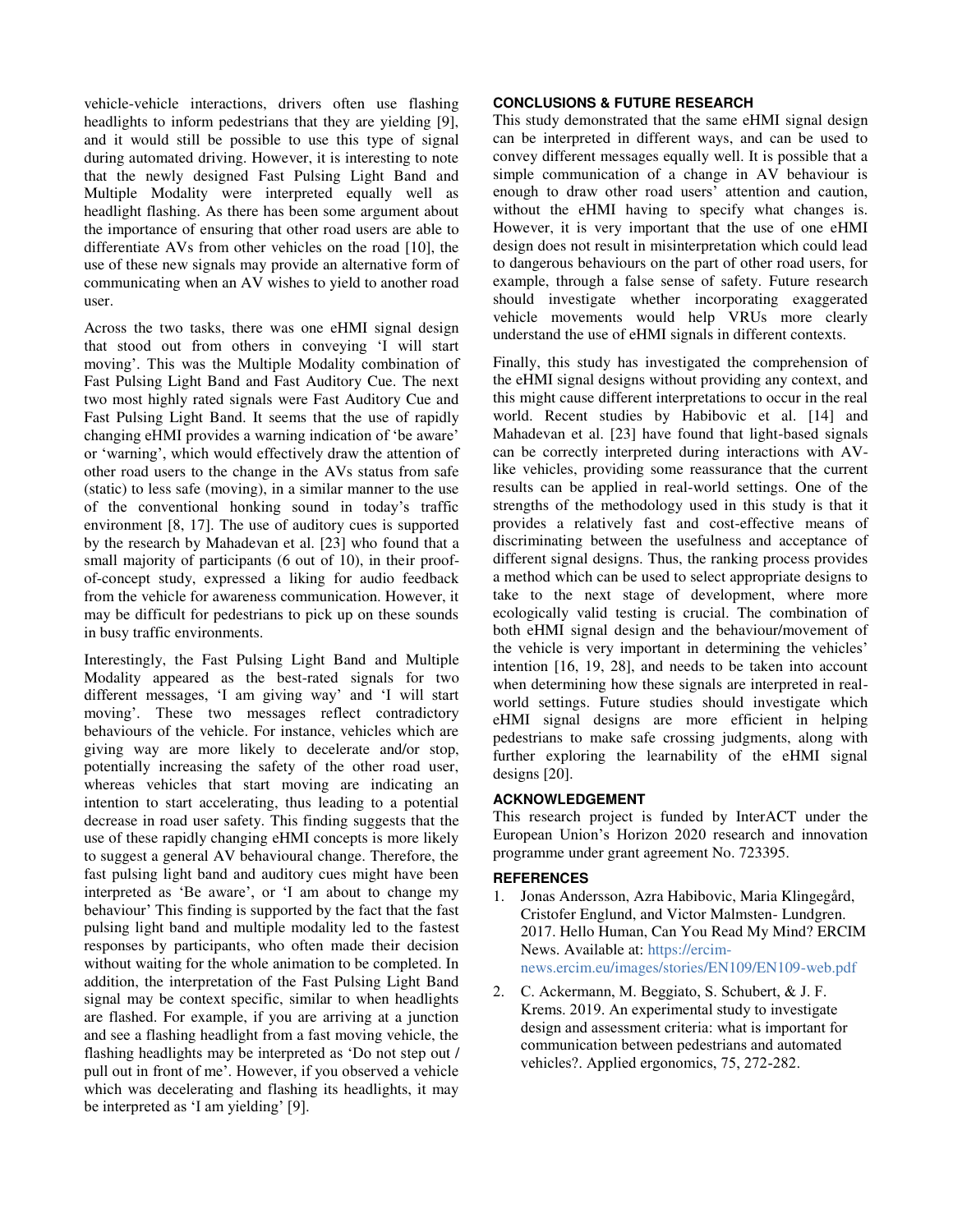- 3. Auditory sound cue https://freesound.org/people/datwilightz/sounds/19428 3/
- 4. Jelte Bos, Sjoerd De Vries, Martijin L. van Emmerik, and Eric Groen. 2010. The effect of internal and external fields of view on visually induced motion sickness. Applied Ergonomics, 41(4), 516-521.
- 5. Michael Clamann, Miles Aubert, and Mary Cummings. 2017. Evaluation of vehicle-to-pedestrian communication displays for autonomous vehicles. Paper presented at the Transportation Research Board 96th Annual Meeting, Washington DC, United States, 8th-12th January 2017.
- 6. Shuchisnigdha Deb, Lesley J. Strawderman, and Daniel W. Carruth. 2018. Investigating pedestrian suggestions for external features on fully autonomous vehicles: A virtual reality experiment. Transportation Research Part F: Traffic Psychology and Behaviour 59: 135–149.
- 7. Shuchisnigdha Deb, Brandon Warner, Sushil Raj Poudel, and Suyogya Bhandari. 2016. Identification of external design preferences in autonomous vehicles. In: Proceedings of the 2016 industrial and systems engineering research conference. Anaheim, California.
- 8. Leandro Luigi Di Stasi, David Contreras, José J. Cañas, Antonio Cándido, Antonio Maldonado, and Andrés Catena. 2010. The consequences of unexpected emotional sounds on driving behaviour in risky situations. Safety Science 48, 10: 1463–1468.
- 9. Färber B. (2016) Communication and Communication Problems Between Autonomous Vehicles and Human Drivers. In: Maurer M., Gerdes J., Lenz B., Winner H. (eds) Autonomous Driving. Springer, Berlin, Heidelberg
- 10. Federal Ministry of Transport and Digital Infrastructure. report June 2017. Rule No. 16, ethics commission Automated and connected driving
- 11. Lex Fridman, Daniel E. Brown, Michael Glazer, William Angell, Spencer Dodd, Benedikt Jenik, Jack Terwilliger, Julia Kindelsberger, Li Ding, Sean Seaman, Hilary Abraham, Alea Mehler, Andrew Sipperley, Anthony Pettinato, Bobbie Seppelt, Linda Angell, Bruce Mehler, and Bryan Reimer. 2018. MIT autonomous vehicle technology study: Large-scale deep learning based analysis of driver behavior and interaction with automation. arXiv preprint arXiv:1711.06976.
- 12. Tanja Fuest, Lenja Sorokin, Hanna Bellem, and Klaus Bengler. 2017. Taxonomy of traffic situations for the interaction between automated vehicles and human road users. International Conference on Applied Human Factors & Ergonomics, 708-719, Cham: Springer.
- 13. Nicolas Guéguen, Sébastien Meineri, and Chloé Eyssartier. 2015. A pedestrian's stare and drivers' stopping behavior: A field experiment at the pedestrian crossing. Safety Science 75: 87–89.
- 14. Azra Habibovic, Anna Sirkka, Tobias Lagström, et al. 2018. Communicating Intent of Automated Vehicles to Pedestrians. Frontiers in Psychology 9, August.
- 15. Reinhold Hatzinger, and Regina Dittrich. 2012. Prefmod: An R package for modeling preferences based on paired comparisons, rankings, or ratings. Journal of Statistical Software, 48(10), 1-31.
- 16. Tobias Lagström, and Victor Malmsten Lundgren. 2015 "AVIP—Autonomous vehicles interaction with pedestrians," M.S. thesis, Dept. Product Prod. Develop., Chalmers Univ. Technol., Gothenburg, Sweden.
- 17. Yee Mun Lee. 2016. Cognitive aspects of driving in Malaysia: perception and judgement . PhD thesis , University of Nottingham .
- 18. Yee Mun Lee, Ruth Madigan, Oscar Giles, Laura Garach-Morcillo, Gustav Markkula, Charles, Fox, Fanta Camara, Markus Rothmueller, Signe Alexandra Vendelbo-Larsen, Pernille Holm Rasmussen, Andre Dietrich, Dimitris Nathanael, Villy Portouli, Anna Schieben, and Natasha Merat. Under Review. Road users rarely use explicit communication techniques when interacting in today's traffic: Implication for Automated Vehicles. Cognitive, Technology and Work.
- 19. Yee Mun Lee and Elizabeth Sheppard. 2016. The effect of motion and signalling on drivers' ability to predict intentions of other road users. Accident Analysis and Prevention 95.
- 20. Yee Mun Lee, Jim Uttley, Albert S. Crusat, Oscar Giles, Richard Romano, Gustav Markkula, and Natasha Merat. 2019. Investigating Pedestrians' Crossing Behaviour During Car Deceleration Using Wireless Head Mounted Display: An Application Towards the Evaluation of eHMI of Automated Vehicles. Proceedings of the Tenth International Driving Symposium on Human Factors in Driving Assessment, Training and Vehicle Design, 252-258, New Mexico, Driving Assessment, 2019.
- 21. Qiang Liu, Birte Emmermann, Oscar Suen, Bryan Grant, Jake Hercules, Erik Glaser, and Brian Lathrop. 2017. Rightward Attentional Bias in Windshield Displays. In conference IEEE Conference on Cognitive and Computational Aspects of Situation Management (CogSIMA).
- 22. Malmsten Lundgren, V., Habibovic, A., Andersson, J., Lagström, T., Nilsson, M.,Sirkka, A., et al. (2017). "Will there be new communication needs when introducing automated vehicles to the urban context?," in Advances in Human Aspects of Transportation, eds